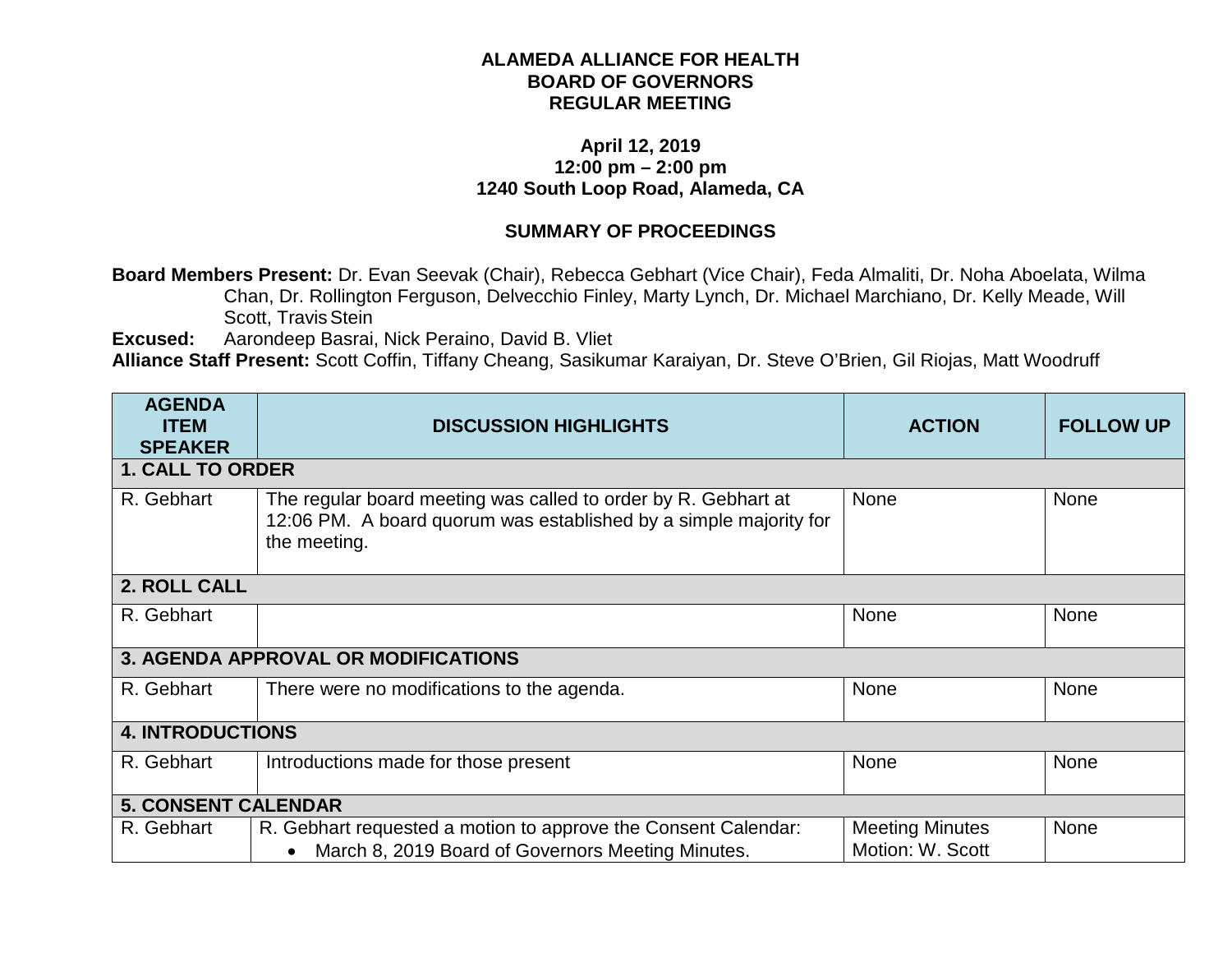| <b>AGENDA ITEM</b><br><b>SPEAKER</b> | <b>DISCUSSION HIGHLIGHTS</b>                                                                                                                                                                                                                                                                                                                                                                                                                                                                                                                                                                                                                                                                                         | <b>ACTION</b>                            | <b>FOLLOW UP</b>                                                                             |
|--------------------------------------|----------------------------------------------------------------------------------------------------------------------------------------------------------------------------------------------------------------------------------------------------------------------------------------------------------------------------------------------------------------------------------------------------------------------------------------------------------------------------------------------------------------------------------------------------------------------------------------------------------------------------------------------------------------------------------------------------------------------|------------------------------------------|----------------------------------------------------------------------------------------------|
|                                      | W. Scott moved to approve the Consent Calendar. The<br>$\circ$<br>motion was seconded by M. Marchiano. The motion<br>passed unanimously.                                                                                                                                                                                                                                                                                                                                                                                                                                                                                                                                                                             | Second: M.<br>Marchiano<br>Motion passed |                                                                                              |
|                                      | 6. a. BOARD MEMBER REPORT - COMPLIANCE ADVISORY GROUP                                                                                                                                                                                                                                                                                                                                                                                                                                                                                                                                                                                                                                                                | unanimously.                             |                                                                                              |
| R. Gebhart                           | R. Gebhart provided the following updates from the Compliance<br>Advisory Committee. Board member who participated was W. Scott.<br>The committee tracks DHCS, DMHC, and internally identified<br>findings.<br>All of the Corrective Action Plans have been completed or are<br>$\bullet$                                                                                                                                                                                                                                                                                                                                                                                                                            |                                          |                                                                                              |
|                                      | in the process of being verified.<br>The committee spent most of their time discussing the<br>$\bullet$<br>importance of the new focus areas of the DHCS.<br>Increased focus on quality, including HEDIS and NCQA.<br>$\circ$<br>The State is adding new measures retroactive to<br>January 2019 in regards to preventative health,<br>specifically pediatric preventative health.<br>Delegation Oversight - The State is requiring all plans<br>$\circ$<br>to attend more closely to their delegation oversight to<br>include annual auditing, reporting, and monitoring. They<br>will be checking quality and compliance of our<br>delegates.<br>Quality, completeness, and accuracy of encounter data.<br>$\circ$ |                                          |                                                                                              |
|                                      | M. Lynch asked if there are different levels of oversight based on<br>levels of capitation. G. Riojas answered that the levels of oversight<br>would be different for those entities that are delegated to do more.<br>R. Gebhart asked if it would be possible to have a presentation on<br>Delegation Oversight at a future meeting. Specifically a grid that<br>shows all the delegates and what program areas are within their<br>agreements, showing who is responsible for what when it comes to<br>monitoring.                                                                                                                                                                                                |                                          | Presentation<br>on Delegation<br>Oversight for<br>purpose of<br><b>Board</b><br>edification. |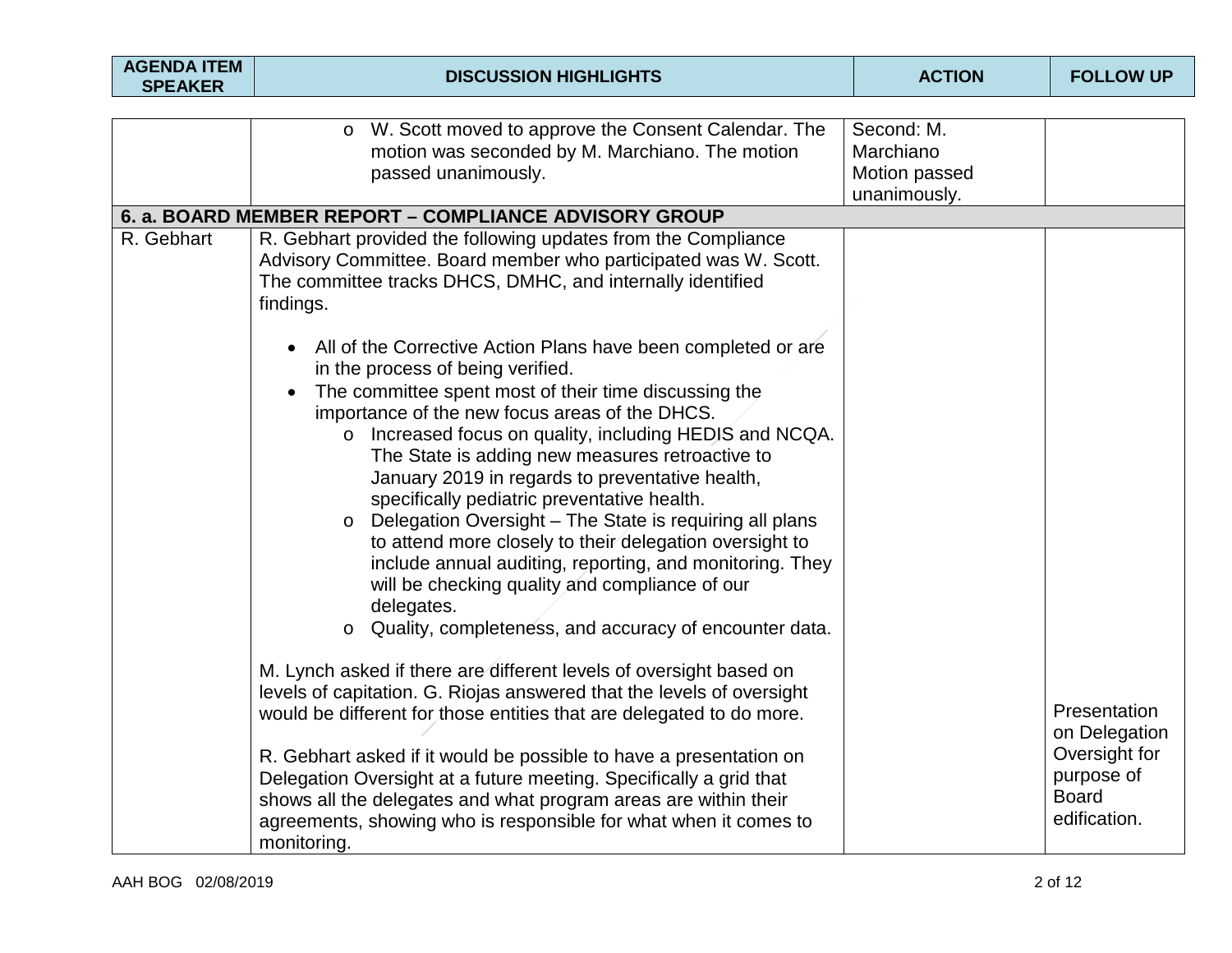| <b>AGENDA ITEM</b><br><b>SPEAKER</b> | <b>DISCUSSION HIGHLIGHTS</b>                                                                                                                                                                                                                                                                                                                                                                                                                                                                                                                                                                                                                                                                                                                                                                                                                                                                                                                                                                         | <b>ACTION</b>                                                                                                                                                                 | <b>FOLLOW UP</b> |
|--------------------------------------|------------------------------------------------------------------------------------------------------------------------------------------------------------------------------------------------------------------------------------------------------------------------------------------------------------------------------------------------------------------------------------------------------------------------------------------------------------------------------------------------------------------------------------------------------------------------------------------------------------------------------------------------------------------------------------------------------------------------------------------------------------------------------------------------------------------------------------------------------------------------------------------------------------------------------------------------------------------------------------------------------|-------------------------------------------------------------------------------------------------------------------------------------------------------------------------------|------------------|
|                                      | E. Seevak asked if the new areas of focus related to quality have<br>changed or if this represents a heightened focus on the same areas<br>of focus. R. Gebhart answered that they are new areas of focus. S.<br>O'Brien added that along with these being new measures, the State<br>has also raised the threshold of accountability and compliance from<br>the top 75% to the top 50%.<br>Preparations are being made for the DHCS Medical Services<br>$\bullet$<br>Audit in June. This is a full medical services audit, but there<br>will be extra focus on the issues identified in the prior audit.<br>NCQA accreditation review data will be submitted in July,<br>followed by an onsite review in September. The three main<br>components that NCQA will review are as follows:<br>o Standards and Guidelines.<br><b>HEDIS Scores.</b><br>$\circ$<br>o Results of NCQA Member Survey.<br>Our previous NCQA accreditation review was in 2016 and we<br>received designation of "Commendable". |                                                                                                                                                                               |                  |
|                                      | <b>6.b. BOARD MEMBER REPORT- FINANCE COMMITTEE</b>                                                                                                                                                                                                                                                                                                                                                                                                                                                                                                                                                                                                                                                                                                                                                                                                                                                                                                                                                   |                                                                                                                                                                               |                  |
| R. Ferguson                          | R. Ferguson reported from the Finance Committee meeting on March<br>9 <sup>th</sup> . Board members M. Marchiano and N. Peraino also attended this<br>meeting.<br>TNE continues to remain healthy at 592%.<br>We had projected a \$3.0 million Net Loss for the month of<br>February; instead we had an approximate \$3.0 million Net<br>Income. We are currently at a \$2.0 million Net Income Year-to-<br>Date vs. our original projection of a \$38 million Net Loss.<br>Membership continues to decline without definitive answers.<br>Requested discussion related to increasing Board participation<br>$\bullet$<br>in Finance Committee membership.                                                                                                                                                                                                                                                                                                                                           | Requested to discuss<br>recruitment of<br>additional Board<br>members for Finance<br>Committee during<br>already scheduled<br>closed session<br>following regular<br>meeting. |                  |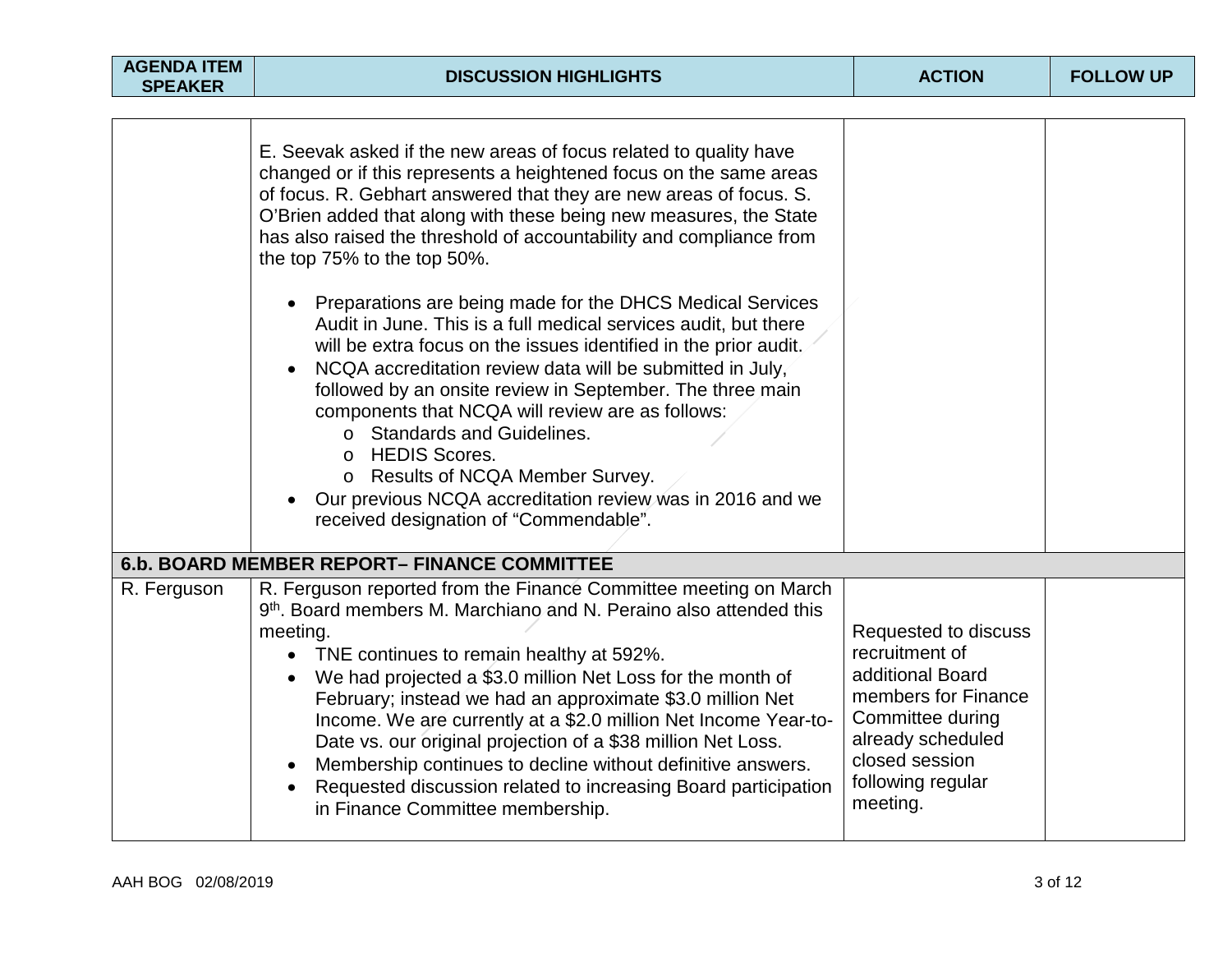| AGENDA ITEM |  |
|-------------|--|
|             |  |

| 7.a. BOARD BUSINESS - REVIEW AND APPROVE FINANCIAL STATEMENTS |                                                                                                                                                                                                                                                                                                                                                                                                                                                                                                                                                                                                                                                                                                                                                                                                                                                                |  |  |  |
|---------------------------------------------------------------|----------------------------------------------------------------------------------------------------------------------------------------------------------------------------------------------------------------------------------------------------------------------------------------------------------------------------------------------------------------------------------------------------------------------------------------------------------------------------------------------------------------------------------------------------------------------------------------------------------------------------------------------------------------------------------------------------------------------------------------------------------------------------------------------------------------------------------------------------------------|--|--|--|
| G. Riojas                                                     | G. Riojas provided the following financial updates for January:                                                                                                                                                                                                                                                                                                                                                                                                                                                                                                                                                                                                                                                                                                                                                                                                |  |  |  |
|                                                               | Enrollment has decreased by 1,605 since January 2019, and<br>has decreased by 6,376 since June 2018. Current enrollment is<br>at 259,921. The most significant decreases have been in the<br>Child, Adult, and Optional Expansion categories of aid. This<br>was discussed at a recent DMHC Financial Solvency<br>Standards Board (FSSB) meeting, and it was shown that as<br>Medi-Cal enrollment has decreased state-wide, there has been<br>a subsequent increase in large and small group commercial<br>enrollment. This could indicate that as the economy and job<br>market flourishes, people are able to receive insurance through<br>employment rather than needed state provided Medi-Cal.<br>Net Income of \$3.0 million; budgeted Net Loss of \$2.9 million.<br>Actual YTD Net Income of \$2.0 million; budgeted YTD Net Loss<br>of \$23.8 million. |  |  |  |
|                                                               | Revenue \$83.9 million; budgeted revenue \$74.7 million. We<br>have tracked very closely the last 12 months on expected<br>Revenue with the exception of the two months that we received<br>Prop 56 revenue (April 2018, and February 2019). This will also<br>result in a corresponding increase in Medical Expense as the<br>funds are paid out to participating Primary Care Providers.                                                                                                                                                                                                                                                                                                                                                                                                                                                                     |  |  |  |
|                                                               | M. Lynch asked if the Prop 56 revenue and corresponding Medical<br>Expense is "a wash". Does the Alliance keep any of the additional<br>revenue? G. Riojas answered that the State puts a threshold that the<br>plans must pay out 95% of the revenue to its providers and if they<br>don't meet the threshold, we must refund the state the additional<br>funds. The Alliance could potentially benefit from the 5% above the<br>state required threshold, but as this is a risk-based program that is not<br>something we can budget for.                                                                                                                                                                                                                                                                                                                    |  |  |  |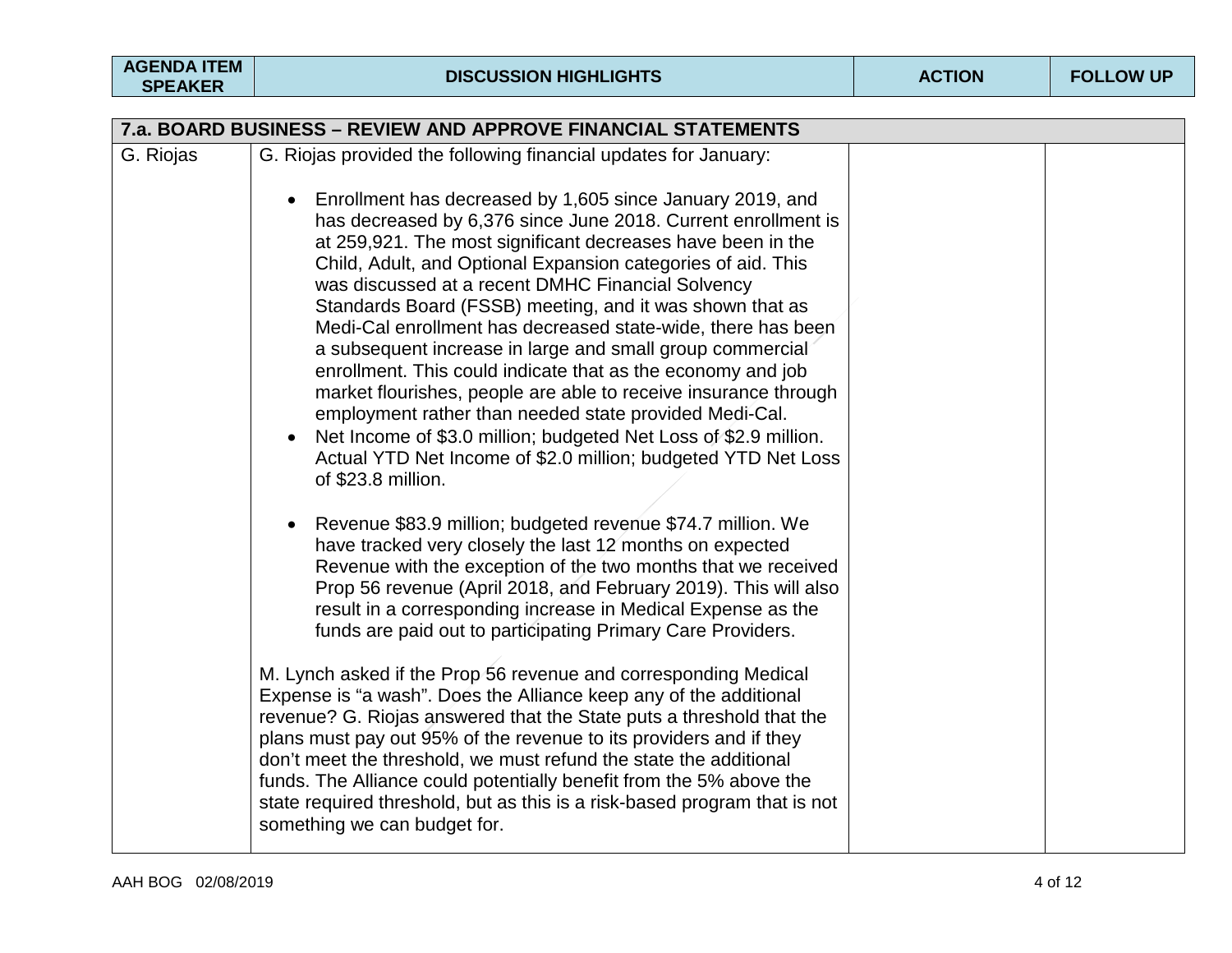| <b>AGENDA ITEM</b><br><b>SPEAKER</b> | <b>DISCUSSION HIGHLIGHTS</b>                                                                                                                                                                                                                                                                                                                                                                                                                                                                                                                                                                                                                                                              | <b>ACTION</b> | <b>FOLLOW UP</b> |
|--------------------------------------|-------------------------------------------------------------------------------------------------------------------------------------------------------------------------------------------------------------------------------------------------------------------------------------------------------------------------------------------------------------------------------------------------------------------------------------------------------------------------------------------------------------------------------------------------------------------------------------------------------------------------------------------------------------------------------------------|---------------|------------------|
|                                      |                                                                                                                                                                                                                                                                                                                                                                                                                                                                                                                                                                                                                                                                                           |               |                  |
|                                      | Actual Medical Expenses \$77.6 million; budgeted medical<br>expense \$73.8 million. As stated above, the additional<br>expense is attributed to Prop 56 payout. Actual YTD Medical<br>Expense of \$578.9 million vs. budgeted \$592.6 million.                                                                                                                                                                                                                                                                                                                                                                                                                                            |               |                  |
|                                      | W. Scott commented that he has been told by other members that<br>they are receiving letters from Physicians that they are now billing<br>separately from the facilities in order to receive payment more<br>expeditiously and wondered if we need to track that separately. G.<br>Riojas answered that we only pay based on contract. If physicians are<br>contracted with us independently then we pay them directly within 45<br>working days of receiving the claim per statutory regulation. If they are<br>not contracted with us then the service is not covered by the Alliance<br>at all.                                                                                        |               |                  |
|                                      | Medical Loss Ratio 92.5% for the month and 94.8% YTD;<br>budgeted 98.9% for YTD.<br>Administrative Expenses \$3.8 million; budgeted \$4.4 million.<br>YTD actual administrative expense \$33.9 million vs. budgeted<br>\$35.7 million.<br>YTD interest income from investments is \$3.9 million, and YTD<br>claims interest expense is \$420,000.                                                                                                                                                                                                                                                                                                                                         |               |                  |
|                                      | R. Ferguson asked how our interest expense compares to this time<br>last year. G. Riojas answered that last year we ended at<br>approximately \$3.0 million paid which is significantly higher than<br>where we will end up this year. R. Ferguson asked a follow-up<br>question regarding the recent audit that was completed, and wanted<br>to know if we have implemented any corrective actions. M. Woodruff<br>answered that we have implemented or are in the process of<br>implementing several corrective actions. The audit looked at<br>everything from how the contracts are set up, to how authorizations<br>are completed, configurations of systems, and how we pay claims. |               |                  |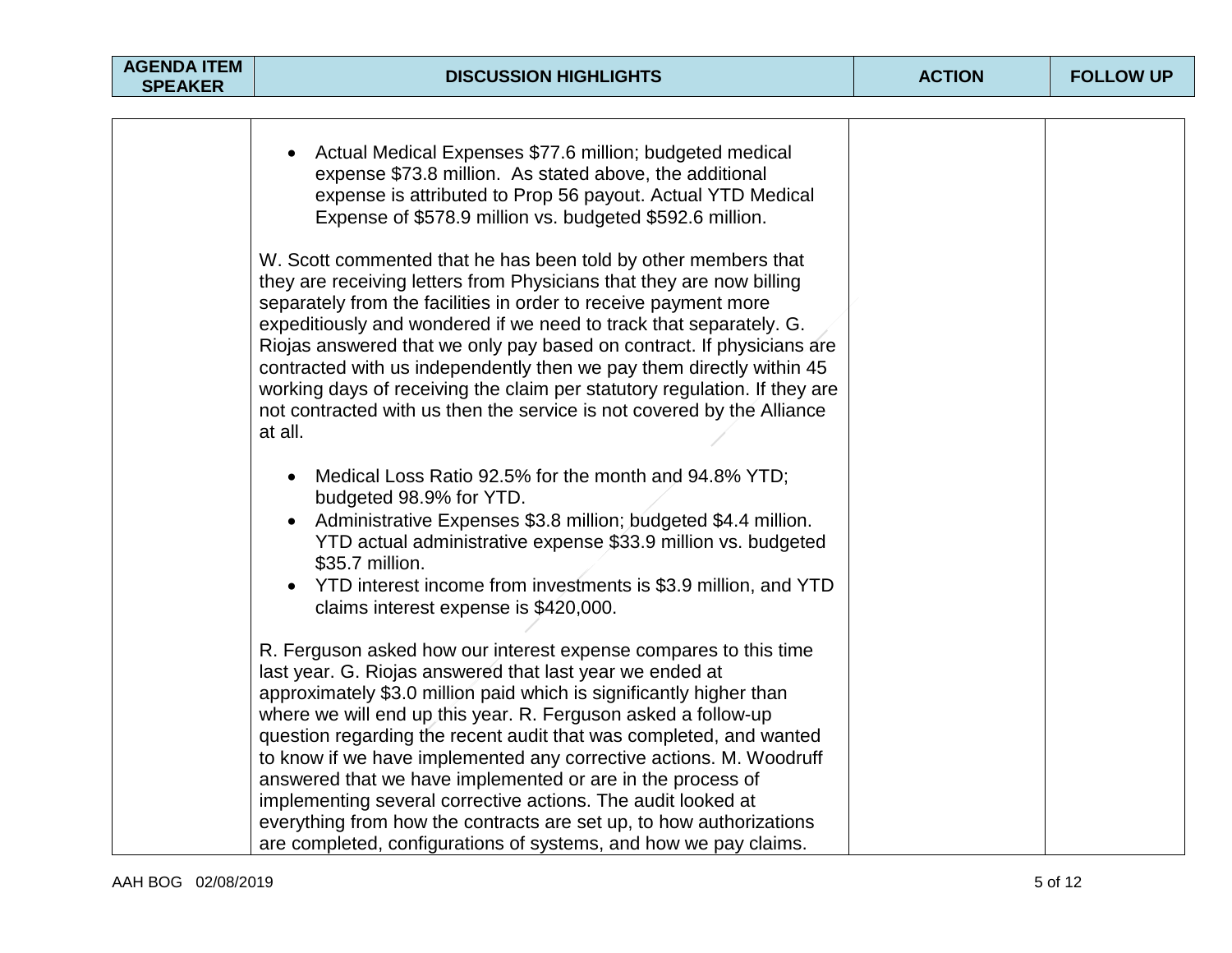| <b>AGENDA ITEM</b><br><b>SPEAKER</b> | <b>ACTION</b><br><b>DISCUSSION HIGHLIGHTS</b>                                                                                                                                                                                                                                                                                                                                                                                         |                                                                  | <b>FOLLOW UP</b> |
|--------------------------------------|---------------------------------------------------------------------------------------------------------------------------------------------------------------------------------------------------------------------------------------------------------------------------------------------------------------------------------------------------------------------------------------------------------------------------------------|------------------------------------------------------------------|------------------|
|                                      |                                                                                                                                                                                                                                                                                                                                                                                                                                       |                                                                  |                  |
|                                      | There were recommendations across the board, but the most<br>significant was in how our systems "talk" to each other and making<br>that more efficient.                                                                                                                                                                                                                                                                               |                                                                  |                  |
|                                      | Tangible net equity (TNE) continues to remain healthy at 592%<br>of the required amount, with a surplus of \$159.7 million.<br>Balance Sheet: Cash \$233.1 million; \$162.8 million is<br>uncommitted.                                                                                                                                                                                                                                | Motion: R. Ferguson<br>Second: M.<br>Marchiano<br>Motion passed. |                  |
|                                      | E. Seevak asked how our interest income compared to last year. G.<br>Riojas answered that it is better. It is difficult to make a comparison<br>due to the amount of money invested now versus last year, but it has<br>been significant enough to know that the investment strategy<br>approved by the Board last year is indeed making a positive<br>difference.                                                                    |                                                                  |                  |
|                                      | 7. b. BOARD BUSINESS - UTILIZATION TRENDS REVIEW                                                                                                                                                                                                                                                                                                                                                                                      |                                                                  |                  |
| G. Riojas<br>S. O'Brien              | G. Riojas and S. O'Brien provided a brief presentation on Utilization<br>and Cost Trends:                                                                                                                                                                                                                                                                                                                                             | None - Informational<br>Only                                     | None             |
|                                      | Separate handout measuring trends for Inpatient, Outpatient,<br>ER, and Pharmacy over an approximate 24-month period.                                                                                                                                                                                                                                                                                                                 |                                                                  |                  |
|                                      | 7. c. BOARD BUSINISS - HEALTH SERVICES UPDATE - EPSDT                                                                                                                                                                                                                                                                                                                                                                                 |                                                                  |                  |
| S. O'Brien                           | S. O'Brien provided the following updates from Health Care Services:<br>• EPSDT (Early Periodic Screening, Diagnosis, and Treatment).<br>o This is a pediatric Medi-Cal benefit and approximately<br>100,000 of our members are children. Two of our<br>delegated partners manage approximately 2/3 of those<br>members. CHCN oversees approximately 35k, and<br>CFMG oversees approximately 32k.<br>Major focus in state.<br>$\circ$ |                                                                  |                  |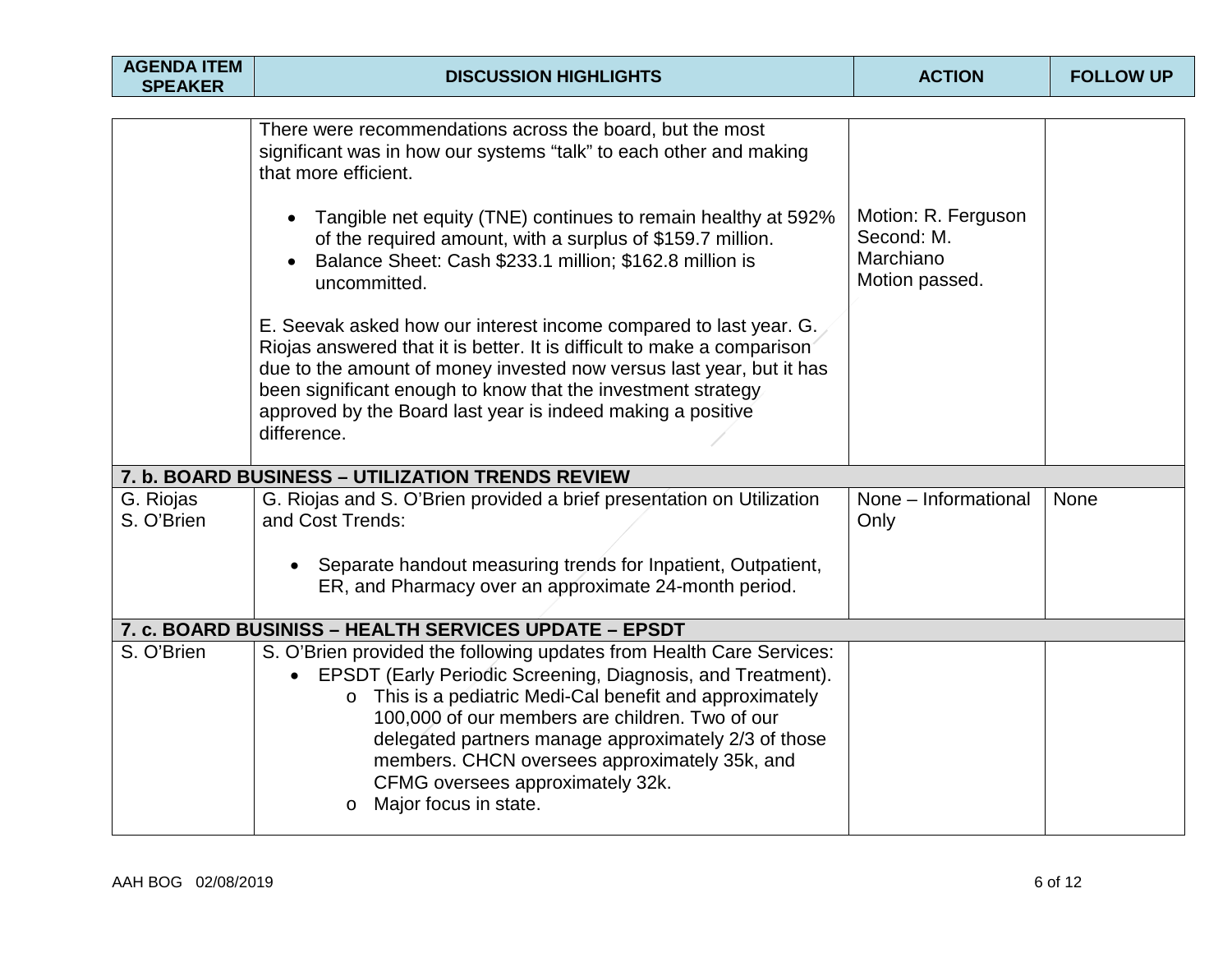| <b>AGENDA ITEM</b><br><b>SPEAKER</b> | <b>DISCUSSION HIGHLIGHTS</b>                                                                                                                                                                                                                                                                                                                                                                                                                                                                                                                                                                                                                                                                                                                                                                                                                                                                                                                                                                                                                                                                                                                                                                                                                                                                                                                                                                                                                                                                                                                                                                                                           | <b>ACTION</b> | <b>FOLLOW UP</b> |
|--------------------------------------|----------------------------------------------------------------------------------------------------------------------------------------------------------------------------------------------------------------------------------------------------------------------------------------------------------------------------------------------------------------------------------------------------------------------------------------------------------------------------------------------------------------------------------------------------------------------------------------------------------------------------------------------------------------------------------------------------------------------------------------------------------------------------------------------------------------------------------------------------------------------------------------------------------------------------------------------------------------------------------------------------------------------------------------------------------------------------------------------------------------------------------------------------------------------------------------------------------------------------------------------------------------------------------------------------------------------------------------------------------------------------------------------------------------------------------------------------------------------------------------------------------------------------------------------------------------------------------------------------------------------------------------|---------------|------------------|
|                                      |                                                                                                                                                                                                                                                                                                                                                                                                                                                                                                                                                                                                                                                                                                                                                                                                                                                                                                                                                                                                                                                                                                                                                                                                                                                                                                                                                                                                                                                                                                                                                                                                                                        |               |                  |
|                                      | State may be tying some components to Prop 56<br>$\circ$<br>incentive payments.<br>SWOT analysis:<br>$\circ$<br>Strength – We have a lot of pediatricians and<br>specialists in our key geographic areas, as well<br>as a great partner in UCSF Benioff Children's<br>Hospital (CHO).<br>Weakness – Pediatrics is a very competitive<br>п<br>market which makes it somewhat tumultuous and<br>a little bit unstable. Additionally, one of our main<br>partners, CFMG, is currently significantly<br>underperforming in quality scores, and we are<br>working very closely with them to bring them up to<br>quality standards.<br>Opportunities – relate to leveraging our<br>$\blacksquare$<br>partnerships with CHCN and CFMG. The<br>competitive environment does make things a bit<br>unstable but it also forces people to pay more<br>attention because we are not tied to any particular<br>group. Also, Alameda County intends to<br>incorporate CCS (California Children's Services)<br>into our Managed Care plan in 2022.<br>Threats – The state has made it clear that they<br>Е<br>will start to sanction plans that are not doing well<br>with EPSDT. If quality metrics are low there will<br>be financial penalties and other sanctions<br>enforced.<br>Action steps as a plan<br>o Quality - Review HEDIS measures and CMS core<br>requirements. New measures require Average or above<br>rating in order to avoid being fined. We are currently<br>looking to see where the areas where we are solid,<br>where we are under, and where we are borderline. We<br>will look at those areas and then coordinate with our |               |                  |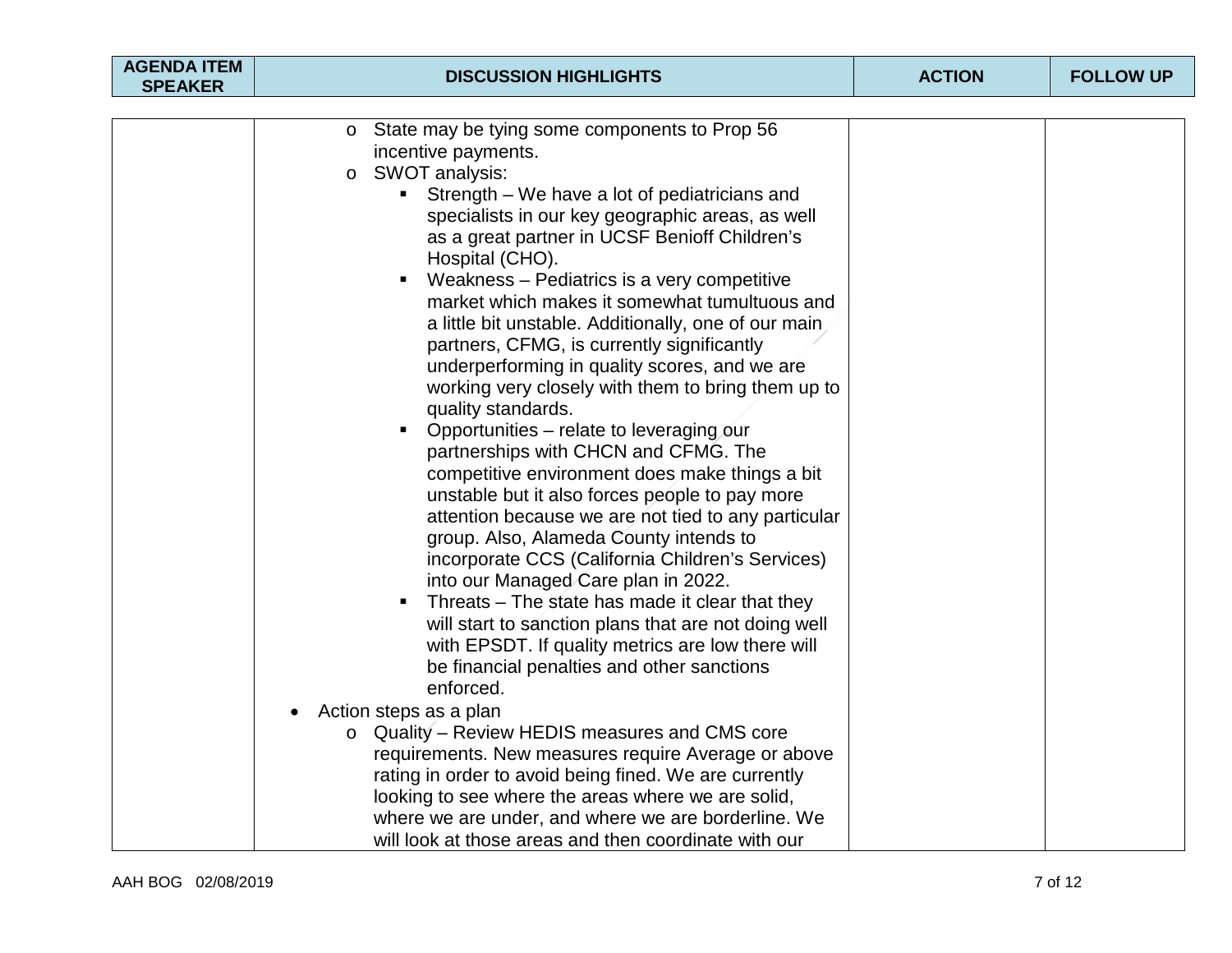| <b>AGENDA ITEM</b><br><b>SPEAKER</b> | <b>DISCUSSION HIGHLIGHTS</b>                                                                                                                                                                                                                                                                                                                                                                                                                                                                                                                                                                                                                                                                                                                                                                                                                                                                              | <b>ACTION</b> | <b>FOLLOW UP</b>                                                   |
|--------------------------------------|-----------------------------------------------------------------------------------------------------------------------------------------------------------------------------------------------------------------------------------------------------------------------------------------------------------------------------------------------------------------------------------------------------------------------------------------------------------------------------------------------------------------------------------------------------------------------------------------------------------------------------------------------------------------------------------------------------------------------------------------------------------------------------------------------------------------------------------------------------------------------------------------------------------|---------------|--------------------------------------------------------------------|
|                                      |                                                                                                                                                                                                                                                                                                                                                                                                                                                                                                                                                                                                                                                                                                                                                                                                                                                                                                           |               |                                                                    |
|                                      | partners to drive these measures to where we need<br>them to be.<br>Access – We are looking at our service area to see if we<br>$\circ$<br>have the right access.<br>Case Management - CCS has a robust case<br>$\circ$<br>management and we have to work out how to interface<br>with that, and to understand them more so that we can<br>make that care more seamless.<br>Utilization Management - We are looking to see if there<br>$\circ$<br>are any barriers and are there ways we can facilitate<br>access to preventative services.<br>M. Lynch asked if there are other CMS measures not related to                                                                                                                                                                                                                                                                                              |               | Educational<br>information<br>regarding<br><b>CMS</b><br>measures. |
|                                      | EPSDT that the state is interested in or just those mentioned. S.<br>O'Brien answered that along with the pediatric measures, the state is<br>also including in all of the adult CMS core measures into our<br>accountability set. The new measures are retroactive to January<br>2019, and must meet 50% or better of MPL's (Minimum Performance<br>Levels) versus the previous requirement of 25%.                                                                                                                                                                                                                                                                                                                                                                                                                                                                                                      |               |                                                                    |
|                                      | R. Gebhart asked if we find that our current structure of contracted<br>providers doesn't have the capacity that we need for the preventative<br>services and screenings, do we then either incentivize our providers<br>to add those services or we identify new providers that can provide<br>those services and contract with them. S. O'Brien answered yes to<br>this. R. Gebhart followed up asking if we do that, are we then eligible<br>to resubmit for rate change for adding those expanded services? To<br>which S. O'Brien answered no. The state already has an expectation<br>that these services are being provided currently. What has changed is<br>the level of expected compliance to these measures and the penalty<br>associated with failing to do that. He went on to explain that the state<br>has not yet defined exactly how to incorporate Prop 56 funds to these<br>measures. |               |                                                                    |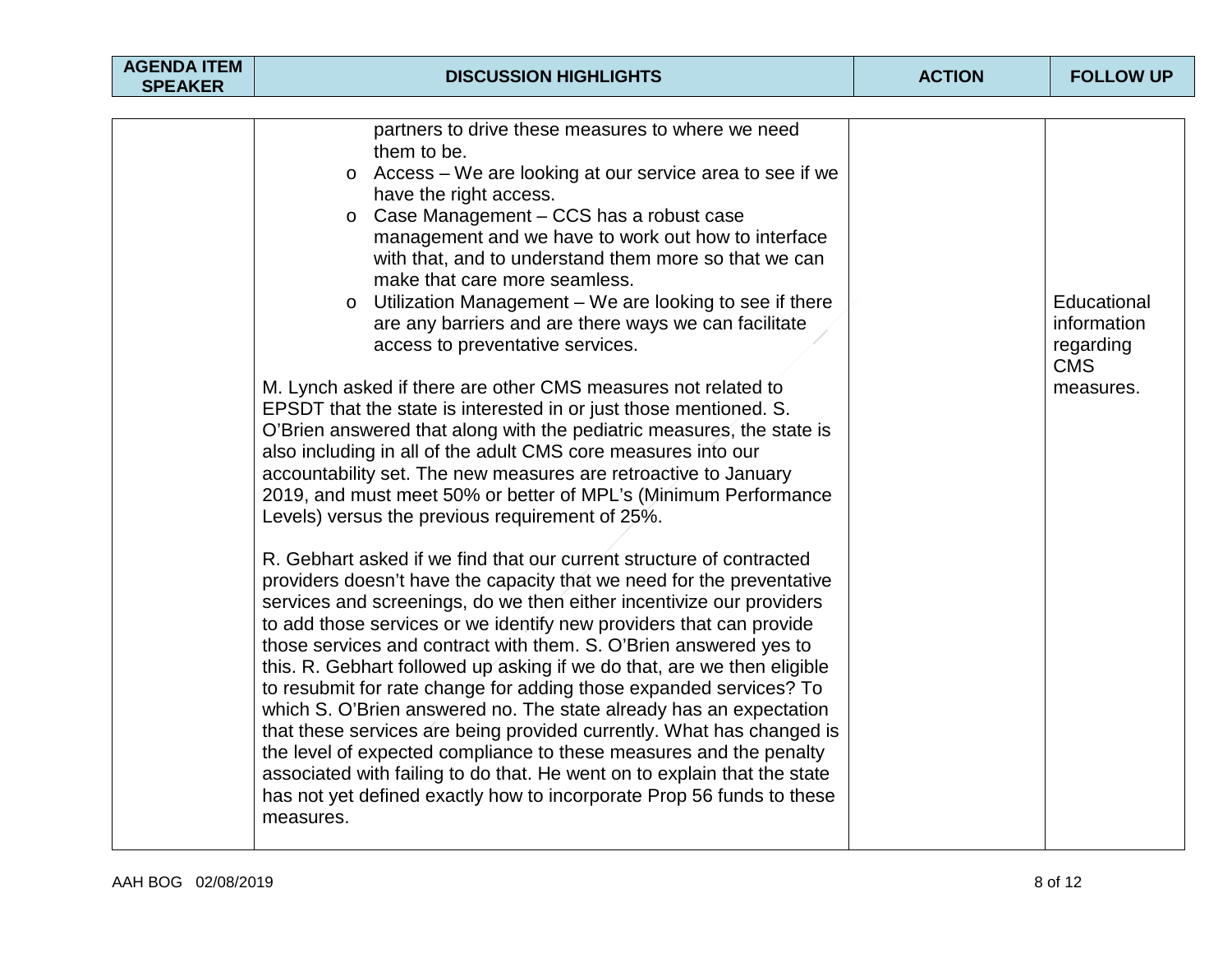| <b>AGENDA ITEM</b><br><b>SPEAKER</b> | <b>DISCUSSION HIGHLIGHTS</b>                                                                                                                                                                                                                                                                                                                                                                                                                                                                                                                                                                                                                                                                                                                                                                                                                                                                                                                                                                                                                                                                                                                                                                                                                          | <b>ACTION</b> | <b>FOLLOW UP</b> |
|--------------------------------------|-------------------------------------------------------------------------------------------------------------------------------------------------------------------------------------------------------------------------------------------------------------------------------------------------------------------------------------------------------------------------------------------------------------------------------------------------------------------------------------------------------------------------------------------------------------------------------------------------------------------------------------------------------------------------------------------------------------------------------------------------------------------------------------------------------------------------------------------------------------------------------------------------------------------------------------------------------------------------------------------------------------------------------------------------------------------------------------------------------------------------------------------------------------------------------------------------------------------------------------------------------|---------------|------------------|
|                                      | K. Meade made the observation that there have been tremendous<br>changes in the data capture systems over the last 10 years and that<br>at the encounter level the work is likely being done, but it is not being<br>captured correctly. Many of the forms previously completed manually<br>have moved to electronic versions and information gets lost in<br>translation in the move from manual platform to electronic.<br>Additionally, in the 18-21 year old range, it is more complicated<br>because they then apply CMS core measures and those are not<br>loaded into most pediatric provider systems. S. O'Brien affirmed these<br>observations.<br>F. Almaliti asked who then would be performing coordination of care.<br>S. O'Brien answered that the PCP would continue to manage simple<br>coordination of care; CCS would provide for the more complex cases,<br>the Alliance does a lot related to the wrap-around services, as well as<br>Beacon.<br>R. Ferguson asked about the substandard quality level of CFMG and<br>asked if we have a timeline for corrective action from them? S.<br>O'Brien answered that there is not a timeline yet, but we are currently<br>in dialogue with them to help them get where they need to be. |               |                  |
| <b>8. CEO UPDATE</b>                 |                                                                                                                                                                                                                                                                                                                                                                                                                                                                                                                                                                                                                                                                                                                                                                                                                                                                                                                                                                                                                                                                                                                                                                                                                                                       |               |                  |
| S. Coffin                            | S. Coffin provided the following updates:<br>Reported on actual Net Income vs. budgeted Net Loss.<br>Q3 Forecast will be presented at next meeting and will give us<br>the projection through the remainder of the fiscal year.<br>Revenue is \$11 million higher than budget; Medical Expense is<br>greater than 4% below budget.<br>We continue to work on increasing quality for our members and<br>reduce unnecessary expenses.<br>The Operations Dashboard (red areas):                                                                                                                                                                                                                                                                                                                                                                                                                                                                                                                                                                                                                                                                                                                                                                          | None          |                  |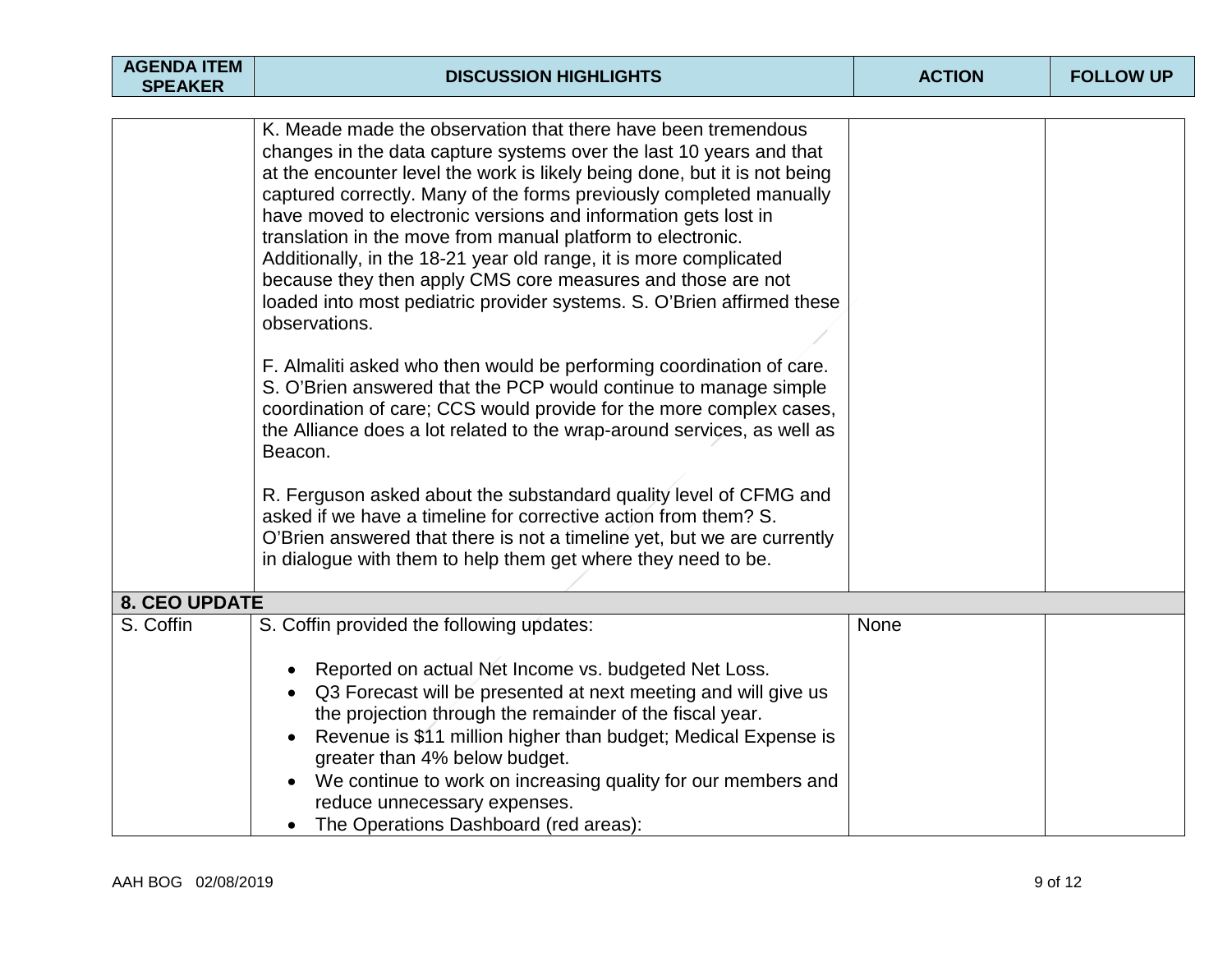| <b>AGENDA ITEM</b><br><b>SPEAKER</b> | <b>DISCUSSION HIGHLIGHTS</b>                                                                                                                                                                                                                                                                                                                                                                                                                                                                                                                                                                                                                                                                                                                                                                                                                                                                                                                                                                                                                                                                                                                                             | <b>ACTION</b> | <b>FOLLOW UP</b> |      |
|--------------------------------------|--------------------------------------------------------------------------------------------------------------------------------------------------------------------------------------------------------------------------------------------------------------------------------------------------------------------------------------------------------------------------------------------------------------------------------------------------------------------------------------------------------------------------------------------------------------------------------------------------------------------------------------------------------------------------------------------------------------------------------------------------------------------------------------------------------------------------------------------------------------------------------------------------------------------------------------------------------------------------------------------------------------------------------------------------------------------------------------------------------------------------------------------------------------------------|---------------|------------------|------|
|                                      |                                                                                                                                                                                                                                                                                                                                                                                                                                                                                                                                                                                                                                                                                                                                                                                                                                                                                                                                                                                                                                                                                                                                                                          |               |                  |      |
|                                      | o Claim payment to providers is currently at 30-days and<br>our target is 25-days. We expect to be corrected in the<br>next 30-45 days.<br>Claims processed within 90 calendar days are currently<br>$\circ$<br>at 96%, and the DHCS goal is 99%. We expect to be<br>corrected on this issue in the next 30-45 days as well.<br>Our average speed to answer and abandonment rates<br>$\circ$<br>numbers did not meet our internal goals.<br>R. Ferguson commented that it is his perception that we consistently<br>have a problem with member services and phones issues causing<br>customer service levels to dip. Can it be fixed with consistency? S.<br>Coffin answered that we continue to pursue solutions that will help us<br>meet these desired service levels. M. Woodruff further answered that<br>we are in State compliance, we hold ourselves to a higher standard,<br>and it is that higher standard that we are falling short of.<br>Review of Preliminary Timeline for Reporting of Program<br>Benefits.<br>Discussed the latest published Dashboard report from DHCS<br>$\bullet$<br>which shows that the Alliance is improving on its timeliness and |               |                  |      |
|                                      | accuracy for encounter reporting.<br>Due to time constraints and the need to end early for closed<br>session, S. Coffin tabled the remainder of his update for a<br>future meeting.                                                                                                                                                                                                                                                                                                                                                                                                                                                                                                                                                                                                                                                                                                                                                                                                                                                                                                                                                                                      |               |                  |      |
|                                      | 9.a. STANDING COMMITTEE UPDATES - PEER REVIEW AND CREDENTIALING COMMITTEE                                                                                                                                                                                                                                                                                                                                                                                                                                                                                                                                                                                                                                                                                                                                                                                                                                                                                                                                                                                                                                                                                                |               |                  | 9.a. |
| S. O'Brien                           | S. O'Brien provided a summary of the most recent Peer Review and<br>Credentialing Committee Meeting, which was held on April 16, 2019.                                                                                                                                                                                                                                                                                                                                                                                                                                                                                                                                                                                                                                                                                                                                                                                                                                                                                                                                                                                                                                   |               | None             |      |
|                                      | There were 17 initial providers credentialed.<br>There were 24 providers re-credentialed.                                                                                                                                                                                                                                                                                                                                                                                                                                                                                                                                                                                                                                                                                                                                                                                                                                                                                                                                                                                                                                                                                |               |                  |      |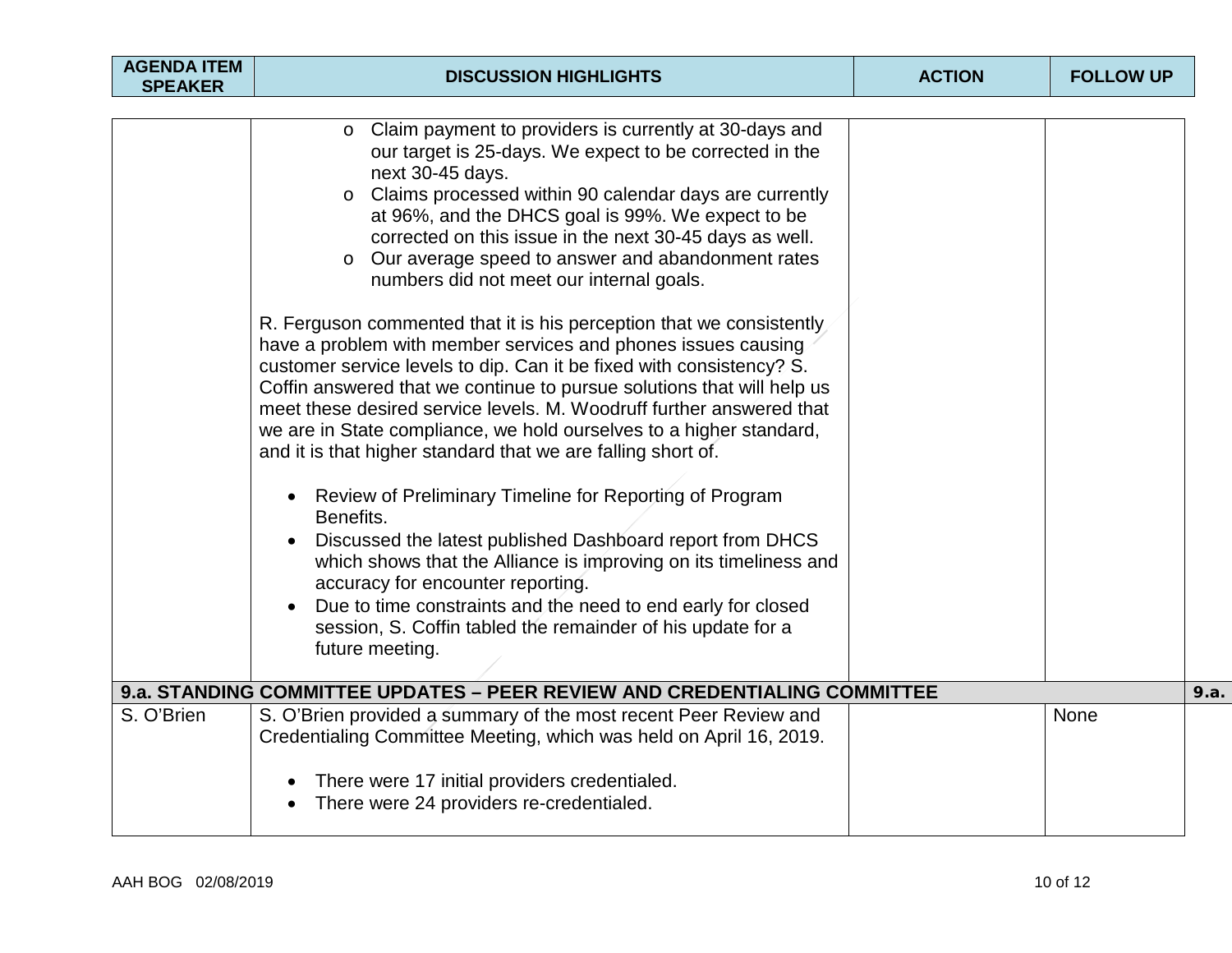| <b>AGENDA ITEM</b><br><b>SPEAKER</b>                            | <b>DISCUSSION HIGHLIGHTS</b>                                                                                                                                                                                                                                                                                                                                                                                                                                                                                                                     | <b>ACTION</b> | <b>FOLLOW UP</b> |  |  |  |  |
|-----------------------------------------------------------------|--------------------------------------------------------------------------------------------------------------------------------------------------------------------------------------------------------------------------------------------------------------------------------------------------------------------------------------------------------------------------------------------------------------------------------------------------------------------------------------------------------------------------------------------------|---------------|------------------|--|--|--|--|
| 9.b. STANDING COMMITTEE UPDATES - HEALTH CARE QUALITY COMMITTEE |                                                                                                                                                                                                                                                                                                                                                                                                                                                                                                                                                  |               |                  |  |  |  |  |
| S. O'Brien                                                      | S. O'Brien reported that the HCQC met.<br>The Alliance has added a new Senior Director of Quality,<br>Stephanie Wakefield, as well as new managers for Access and<br>Availability, and Clinical Quality.<br>Reminder about Performance Improvement Projects:<br>o Access to Primary Care for 12-19 year olds at Tri-City.<br>Comprehensive Diabetes care at Highland.<br>$\circ$<br>Members on persistent medication.<br>$\circ$<br>Tdap compliance.<br>$\circ$                                                                                  |               | None             |  |  |  |  |
|                                                                 | 9. c. STANDING COMMITTEE UPDATES - PHARMACY AND THERAPEUTICS COMMITTEE                                                                                                                                                                                                                                                                                                                                                                                                                                                                           |               |                  |  |  |  |  |
| S. O'Brien                                                      | S. O'Brien reported that the Pharmacy and Therapeutics Committee<br>met as well, and provided updates on the following:<br>Two new pharmacists added to the team.<br>Discussed Pharmacy cost containment measures.<br>Pharmacy will be carved back in at state level.                                                                                                                                                                                                                                                                            |               |                  |  |  |  |  |
|                                                                 | 9. d. STANDING COMMITTEE UPDATES - MEMBERS ADVISORY COMMITTEE                                                                                                                                                                                                                                                                                                                                                                                                                                                                                    |               |                  |  |  |  |  |
| S. Coffin                                                       | S. Coffin provided the following updates from the Member Advisory<br>Committee, which met on March 21, 2019:<br>• Recognized the two members present in the public audience,<br>as well as F. Almaliti, and W. Scott who are Board Members.<br>10 members attended in March for discussion about:<br>Grievances & Appeals – in-network and out-of-network<br>$\circ$<br>DME (Durable Medical Equipment) supplier, CHME<br>$\circ$<br>regarding customer service issues.<br>o Cultural and Linguistics.<br>Communication and Outreach.<br>$\circ$ |               |                  |  |  |  |  |